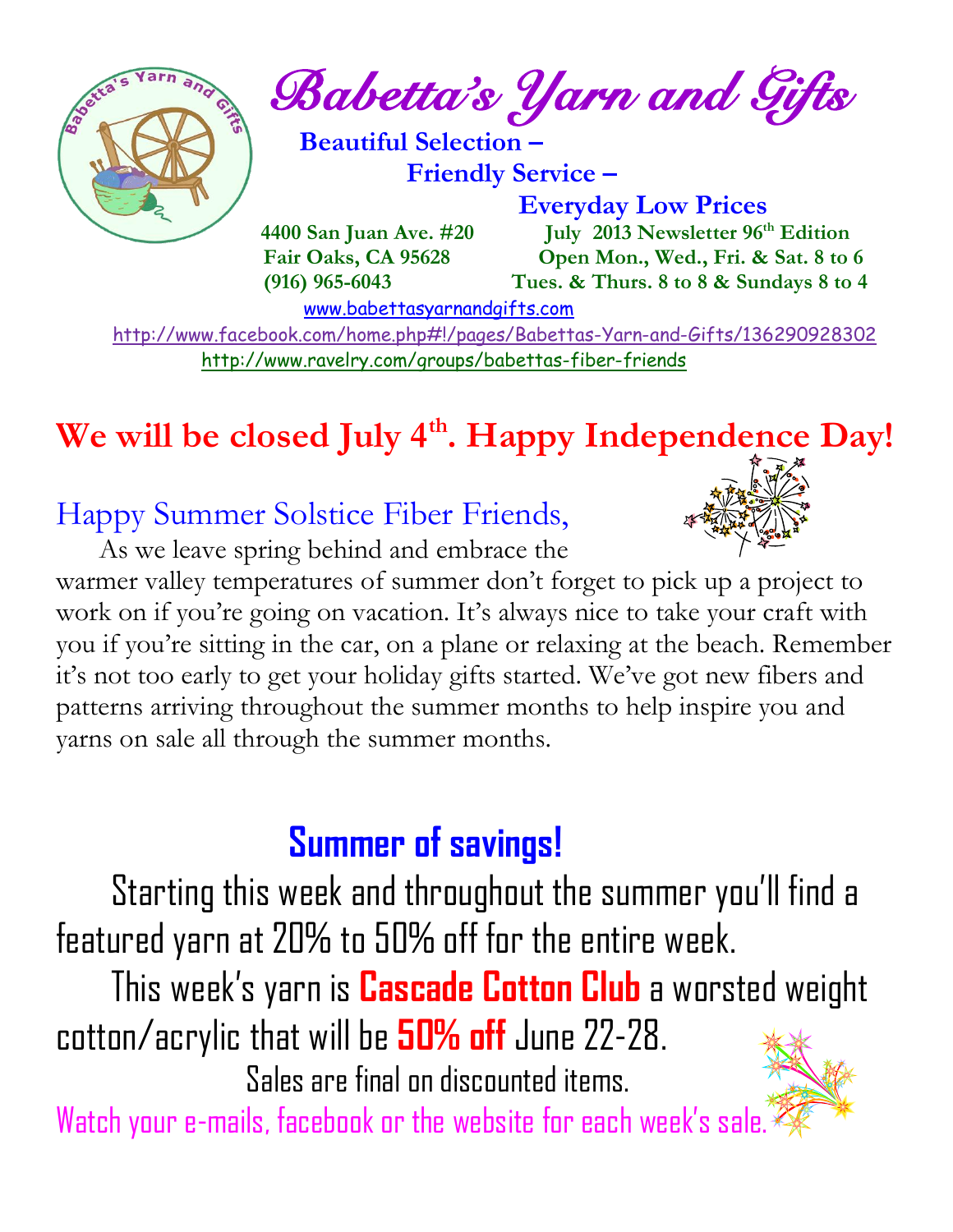#### **New arrivals…**

**Imperial Yarns** Tracie & Columbia along with their patterns are here. This yarn is all Oregon produced from Columbian Sheep a breed developed in the USA.

**Malabrigo** Arroyo and new colors of Silky Merino

Multi colors in **Cascade** 220 Superwash Sport

Picoboo Bamboo/Cotton blend from **Frog Tree** is soft and machine washable

**Jojoland** Tempo is a worsted weight version of the popular Tonic **HPKY** shawl kits

**Artyarns** Ensemble Light, Silk Essence, Splash and kits for the All Seasons Shawl & the Every Which Way Shawl

From **Himalaya Yarns** - Silk Lace, Silk Chiffon Ribbon, Soft Silk Ribbon and Silk Indian 100% silk yarn.

Harlow and Syn from **SWTC**

New patterns from **C2 Knits**

### **Coming soon…**

**Malabrigo** Rios

Linette from **Fiesta Yarns**

In July we welcome **Universal Yarns** back beginning with Cotton Batik, Flax, & Cotton Supreme Sequins



### Trilo Knit-a-long with Gustine Intermediate project

Gustine's sweater is on display in the shop. If the standard construction of sweaters has left you bored, here is a cardigan with a difference! The back and sleeves are knit first and then the front and yoke are picked up and knit as one piece. This creates a cozy cardigan with a horizontal lace rib that flows seamlessly and leaves you with very little finishing work. Sleek raglan decreases form eye-catching shoulder details and a luxurious shawl collar gives it the perfect finish. We have 3 spaces left.

Dates: July 2, 16, 30, & Aug, 13 from 6:30 to 8pm Sign-up fee \$60 and receive a coupon for 10% off materials.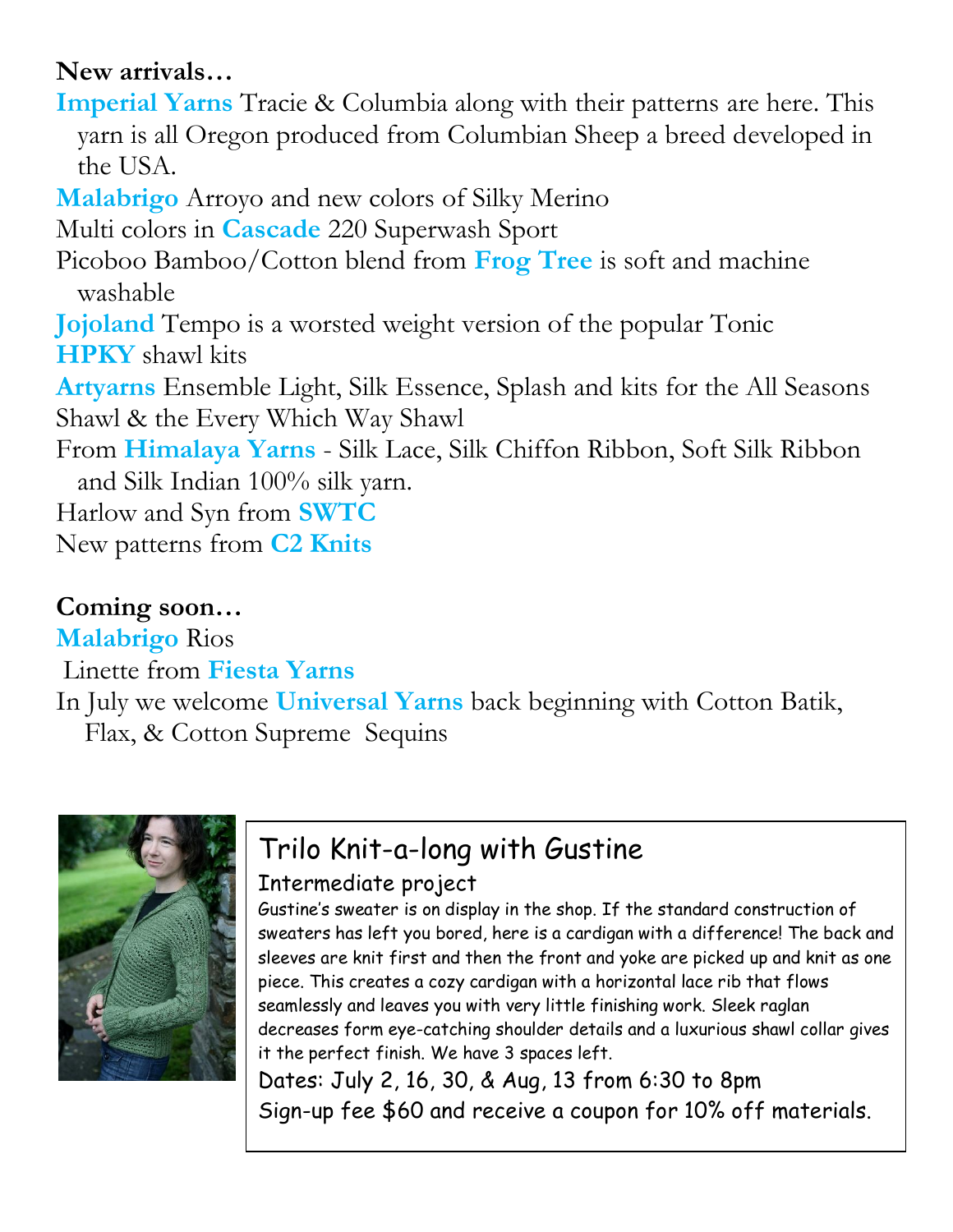### **Classes for July at Babetta's**

 *In our project classes you can learn to knit anything from scarves to socks to felted purses to lace shawls to hats to sweaters. Pick your project and join in the fun. Our knitters inspire each other to try new things by sharing ideas and showing off their latest creation. Sign up for one of our classes and you will receive a coupon for 10% off.*

 **Pre-registration is required as class sizes are limited. Please choose your dates carefully. Because of scheduling conflicts and complications, make-up classes will only be allowed under special circumstances and individual consideration.**

*Our project class knitting teacher Maya Gardner has been teaching at Babetta's for 7 years and can help you make your fiber dreams come true in a fun and patient atmosphere.*

#### **Tuesdays July 9, 16 & 23**

Knitting Project 10am – 11:30am fee \$40 Knitting Project 6pm – 7:30pm fee \$40

#### **Wednesdays July 10, 17 & 24**

Knitting Project  $1pm - 2:30pm$  fee \$40 Knitting Project 3:30pm- 5pm fee \$40

#### **Thursday July 11, 18 & 25**

Knitting Project 6pm – 7:30pm fee \$40

#### **Saturdays July 13, 20 & 27**

Knitting Project 4pm – 5:30pm fee \$40.

#### **Private Lessons**

Knitting or Crochet \$20 an hour Group Knitting or Crochet Private lessons \$15 an hour per person. Spinning or weaving \$25 an hour Group rates are \$20 an hour per person. 50% deposit required when scheduling. Cancellations with less than 24 hour notice will forfeit deposit with exceptions for emergencies. Other cancellations can be transferred to rescheduled lessons or store credit.

#### **Charity Knitting Group**

 How would you like to do some charity knitting/crocheting with a lovely group of people? **"The Purls of Fair Oaks"** meets the second Thursday of every month from 10am to noon here at **Babetta's.** This wonderful group of knitters makes newborn and preemie hats for local hospitals as well as other local charity groups. If you'd like to come join the group there's always room for more. This month's date is July 11. If you'd like to drop off any knitted or crocheted donation items you can do that at any time and I will pass them on.